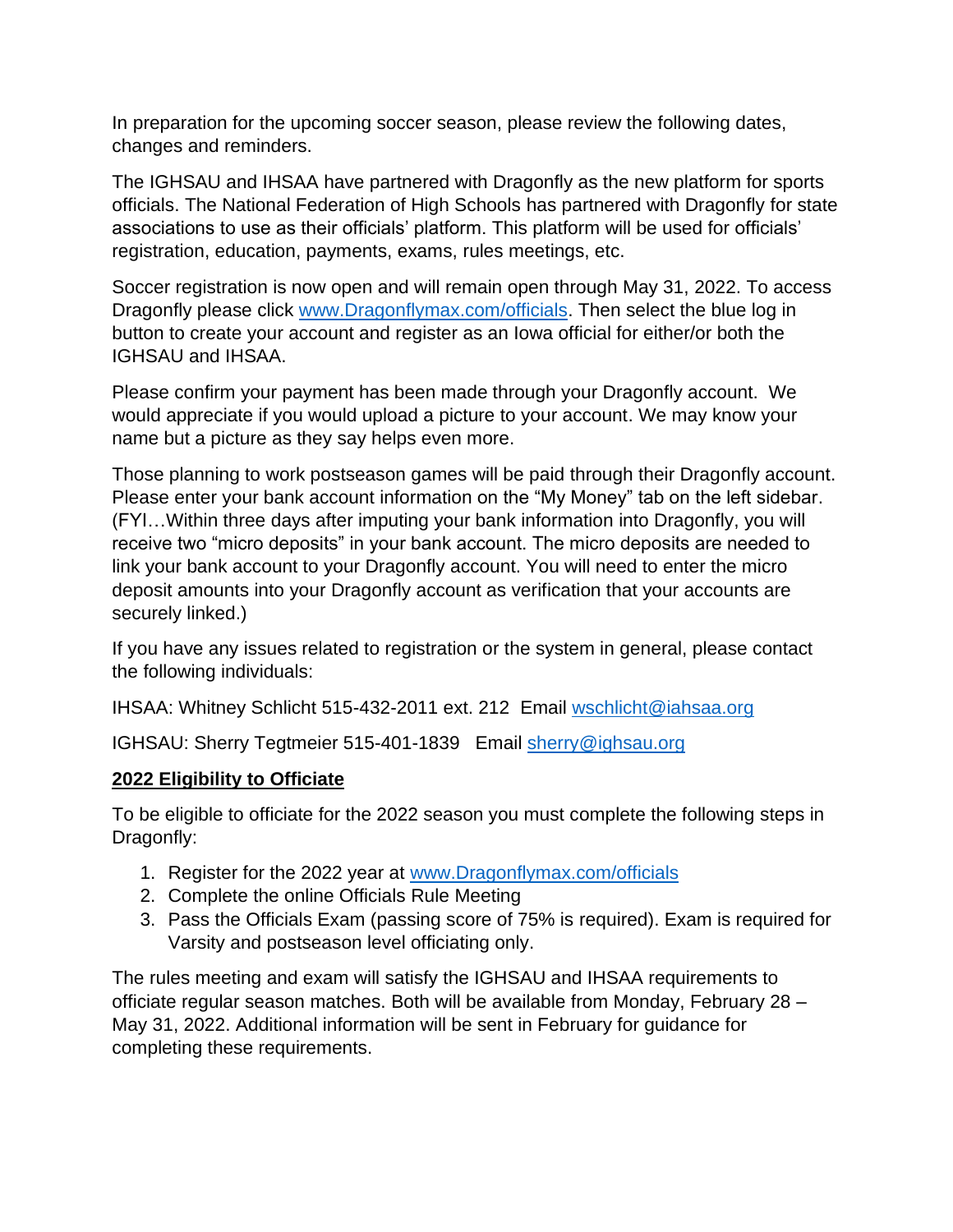### **CLINICS**

As a reminder, those wanting to officiate during the postseason must have attended one on-line or in-person clinic during any of the following years: 2019, 2021,2022 (no clinics were held in 2020).

In-person clinic information is below:

Monday, March 21: Linn-Mar High School 6pm-9pm (Enter door #16 on west side of building. Clinic in the Lecture Hall.)

Monday, March 21: Council Bluffs Abraham Lincoln High School 6pm-9pm (Enter main gym/office doors. Clinic in the cafeteria.)

Tuesday, March 22: Le Mars High School 6pm-9pm (Enter main doors. Clinic in the Little Theater.)

Monday, March 28: Ankeny Centennial High School 6pm-9pm (Use NW 18<sup>th</sup> St. entrance. Enter W15 door on west side. Clinic in the Auditorium.)

Wednesday, March 30: Independence High School 6pm-9pm (Enter main entrance. Clinic in the Auditorium.

#### **IHSAA SUB STATE TOURNAMENT DATES**

CLASS 1A: May 17, May 19, May 23, May 25

CLASS 2A: May 19, May 23, May 25

CLASS 3A: May 19, May 23, May 25

# **IGHSAU REGIONAL TOURNAMENT DATES**

**CLASS 1A:** May 16, May 18, May 24, May 26

**CLASS 2A:** May 20, May 24, May 26

**CLASS 3A:** May 20, May 24, May 26

# **STATE TOURNAMENT DATES:**

The State Tournament will be held at the Cownie Soccer Complex- Des Moines

# **IHSAA**

Wednesday, June 1 Quarterfinals

Friday, June 3 Semifinals

Saturday, June 4 Finals